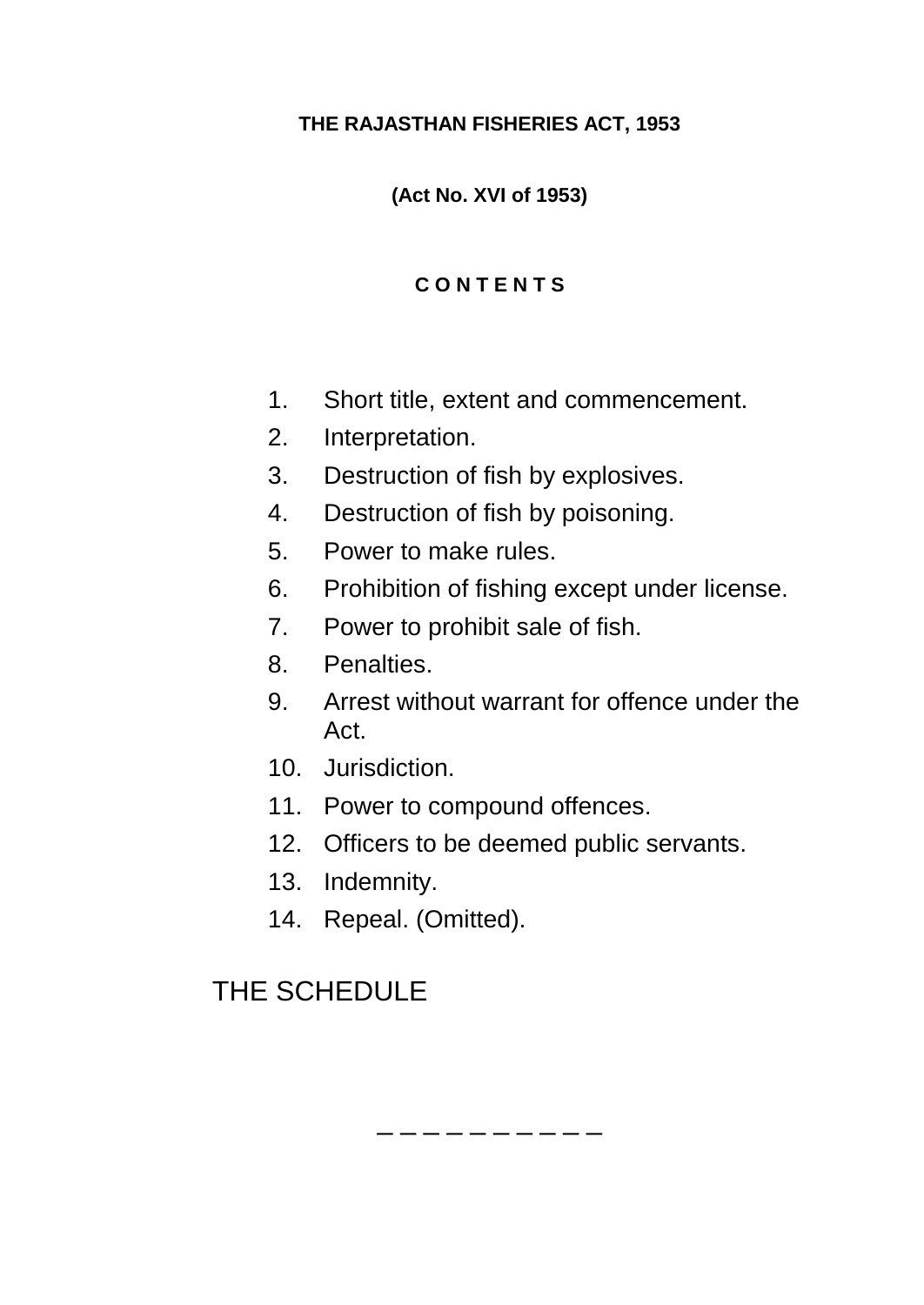*First published in Rajasthan Raj-Patra No. 83. Part IV-A,*

*dated the 12th September, 1953*

*LAW DEPARTMENT,*

#### NOTIFICATION

Jaipur, August 19, 1953.

No. F. 12 (3)-L/53.-The following Act of the Rajasthan State Legislature has received the assent of His Highness the Rajpramukh on the  $12<sup>th</sup>$  day of August, 1953 and is hereby published for general information :-

#### **THE RAJASTHAN FISHERIES ACT, 1953 (Act No. XVI of 1953)**

[Received the assent of His Highness the Rajpramukh on the  $12<sup>th</sup>$  day of August. 1953.]

As amended subsequently by :-

- 1. Raj. Act No. 27 of 1957 :
- 2. Raj. Act No. 15 of 1961.

An Act to provide for the protection, conservation and development of Fisheries in 1[the State of Rajasthan] and other ancillary matters.

Whereas it is expedient to provide for the protection, conservation and development of fisheries in 2[the State of Rajasthan] and for other ancillary matters :

Be it enacted by the Rajasthan State Legislature as follows :-

**1. Short title and commencement.** (1) This Act may be called the Rajasthan Fisheries Act, 1953.

(2) 3[It extends to the whole of the State of Rajasthan].

(3) It shall come into force at once.

\_ \_ \_ \_ \_ \_ \_ \_ \_ \_ \_ \_ \_ 1. Subs. by Raj. Act 27 of 1957.

<sup>2.</sup> Subs. by Raj. Act 27 of 1957.

<sup>3.</sup> Subs. by Raj. Act 27 of 1957.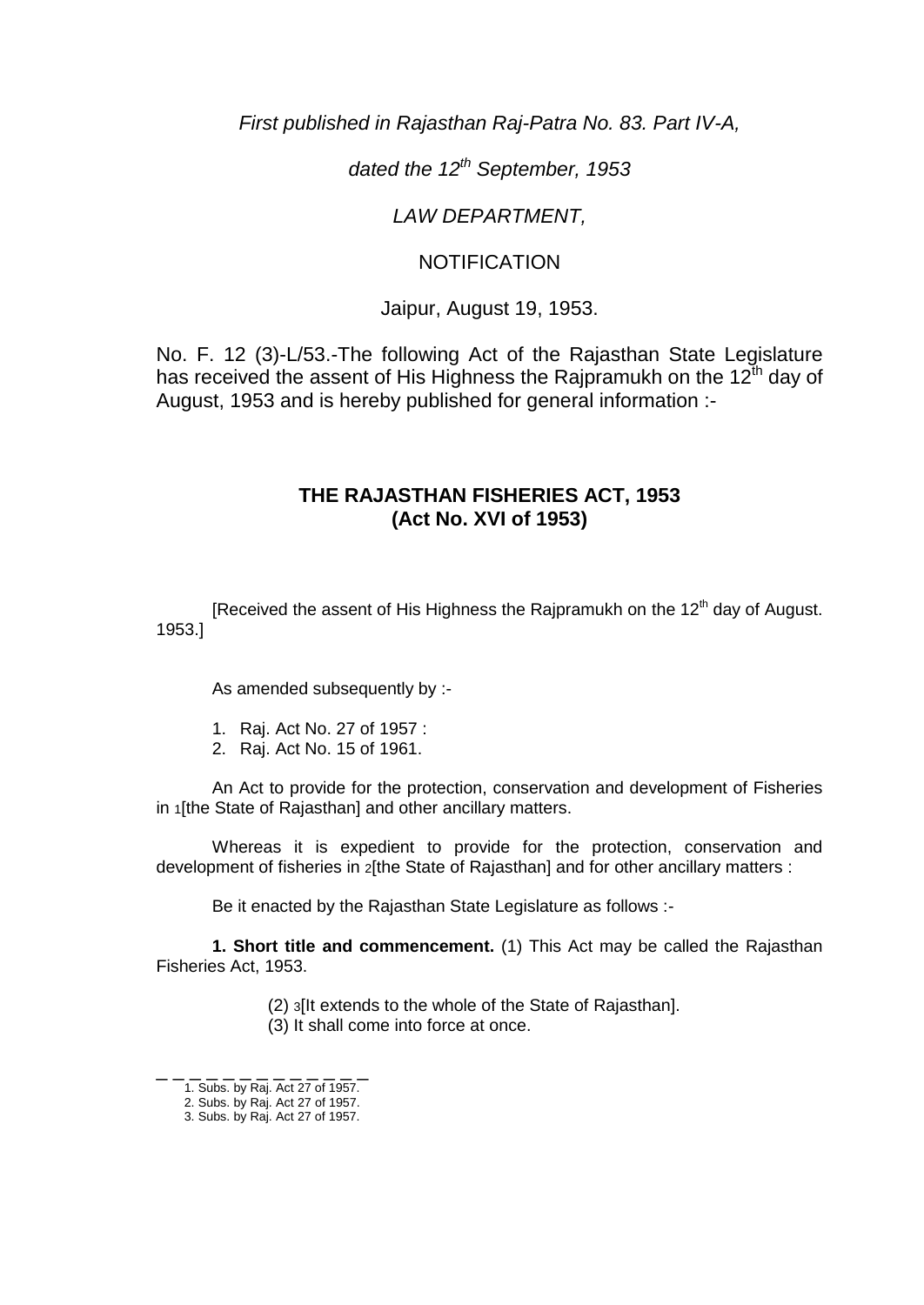**2. Interpretation.** (1) In this Act. unless there is anything repugnant in the subject or context :-

- (i) "Fish" Includes shell fish ;
- (ii) "Fishery Officer" means such officer as the State Government may from time to time appoint for all or any of the purposes of this Act or to do anything required by this Act or any rule made there under to be done by a Fishery Officer :
- (iii) "Fishing offence" means an offence punishable under this Act;
- (iv) "Fixed Engine" means any net cage, trap or other contrivance for taking fish, fixed in the soil or made stationary in any other way :
- (v) "Prescribed" means prescribed by rules mad under this Act ;
- (vi) "Private Water" means water
	- (a) which is the exclusive property of any person : or
	- (b) right of fishery whether as owner, lessee or in any other capacity.
- Explanation.- Water shall not case to be "private water" within the meaning of this definition by reason only that other persons may have by custom a right of fishery therein.

(vii)  $1[x \times x]$  $(2)$  2[ $x \times x$ ]

**3. Destruction of fish by exploslves.** No person shall use any dynamite or other explosive substances in any water with intent thereby to catch or destroy any of the fish that may be therein.

**4. Destruction of fish by poisoning.**-(1) No person shall put any poison, lime or noxious material into any water with intent thereby to catch or destroy any fish.

(2) The State Government may by notification in the 3[Official Gazette]. suspend the operation of this section in any specified area. and may in like manner modify or cancel any such notification.

 **5. Power to make rules.** (1) The State Government may, after previous publication, make rules for the purposes hereinafter in this section mentioned and may in such rules declare the waters, not being private waters to which all or any of them shall apply.

(2) The State Government may also. by notification in the 4[Official Gazette], apply such rules or any of them to any private waters with

\_ \_ \_ \_ \_ \_ \_ \_ \_ \_ \_ \_ \_

<sup>1.</sup> Omitted by Raj. Act 27 of 1957.

<sup>2.</sup> Omitted by Raj. Act 27 of 1957.

<sup>3.</sup> Subs. by Raj. Act 27 of 1957.

<sup>4.</sup> Subs. by Raj. Act 27 of 1957.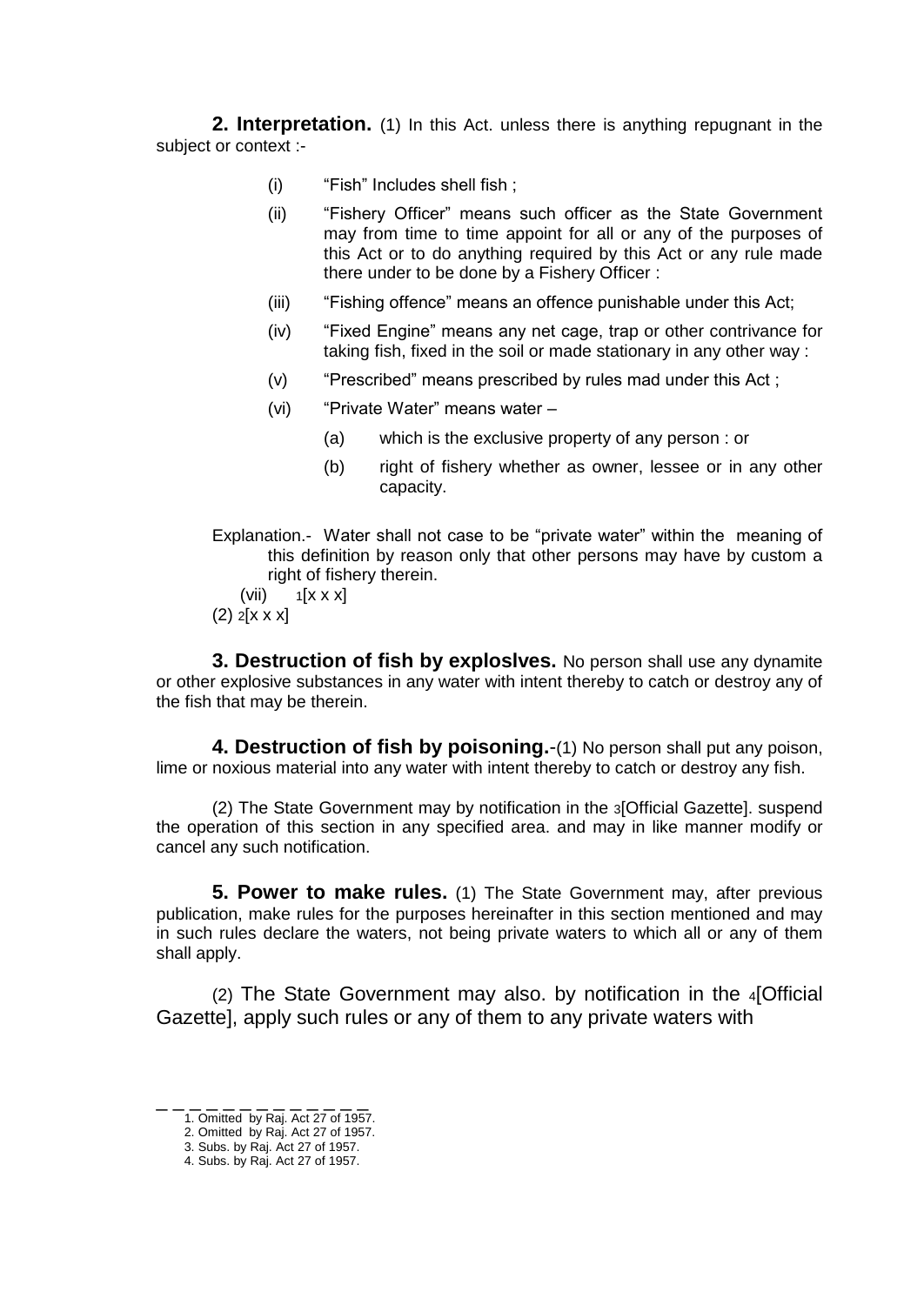the consent in writing of the owner thereof and of all persons having for the time being any exclusive right of fishery therein.

- (3) Such rules may
	- (a) prohibit or regulate all or any of the following matters, that is to say
		- (i) the erection and use of fixed engines ;
		- (ii) the construction, temporary or permanent, of weirs, dams and bunds;
		- (iii) the dimensions and kinds of the nets to be used and the modes of using them;
		- (iv) the methods of catching fish;
	- (b) prohibit, the destruction of, or any attempt to destroy fish by guns, bows, arrows and the like;
	- (c) prohibit the destruction of, or any attempt to destroy fish by using any substance likely to cause pollution of water;
	- (d) prohibit the throwing into any water of any solid or liquid substances harmful to fish;
	- (e) regulate the grant of 1[fishing licences] the fees payable therefor and the conditions to be inserted therein;
	- (f) prescribe the seasons in which the killing catching or sale of fish of any prescribed species shall be prohibited; and
	- (g) prescribe he minimum size or weight below which no fish of any prescribed species shall be killed or sold.

 (4) Such rules may also prohibit all fishing in any specified water for a specified period.

(5) In making any rule under this section the State Government may provide for :-

- (a) the seizure, removal and forfeiture of any fixed engine or apparatus erected or used for fishing in contravention of the rules: and
- (b) the forfeiture of any fish taken by means of any such fixed engine or apparatus.

\_ \_ \_ \_ \_ \_ \_ \_ \_ \_ \_ \_ \_ 1. Subs. by Raj. Act 15 of 1964.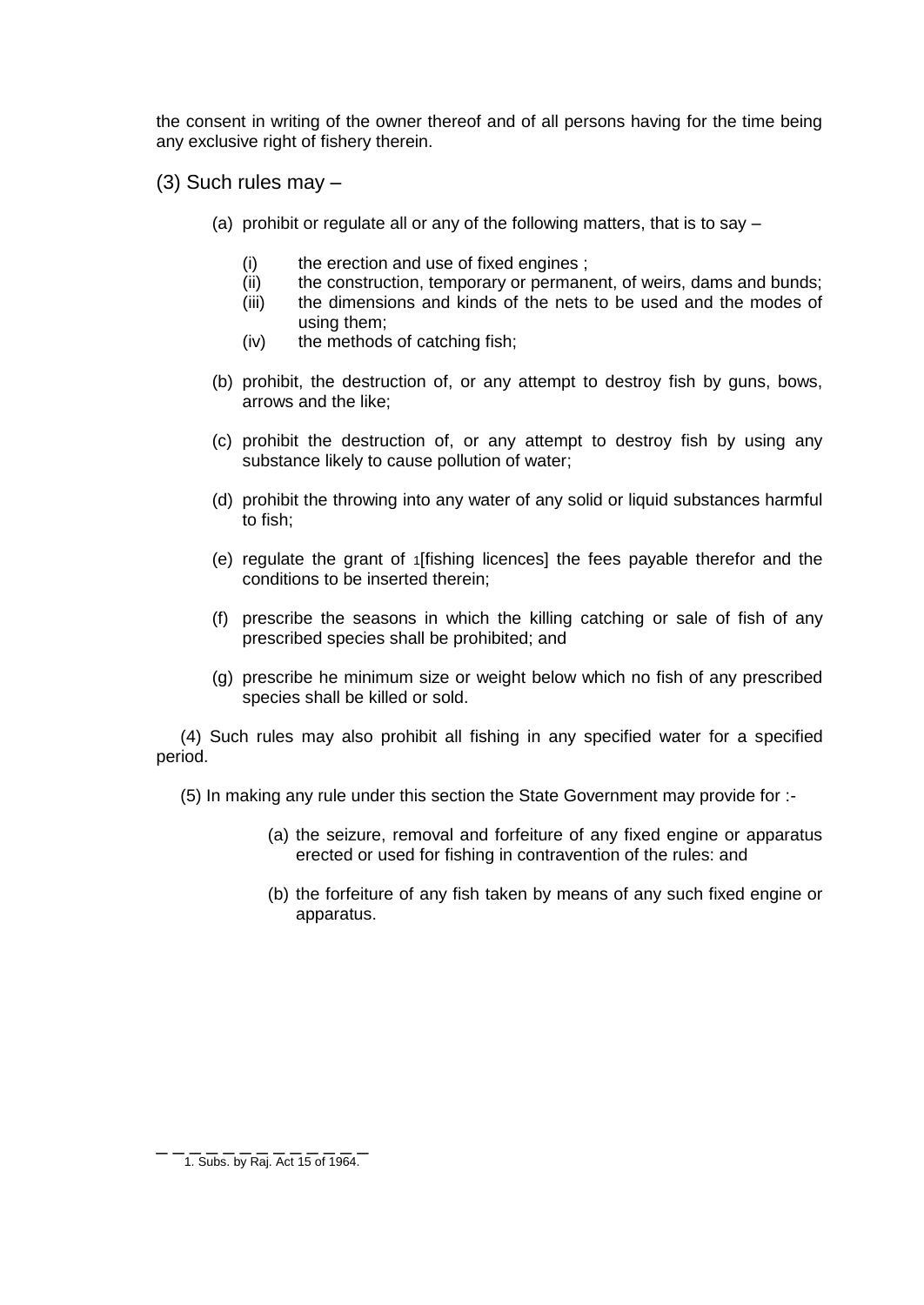**6. Prohibition of fishing except under licence.-** No fishing shall be allowed except under licence obtainable from such officer or person as may be authorised in that behalf by the State Government.

**7. Power to prohibit sale of fish.-** The State Government may by notification in the 1[Official Gazette] prohibit in any specified areas the offerings or exposing for sale or barter of any fish.

**8. Penalties.-**(1) If any person contravenes any provision of this Act or of the rules or orders made or notifications issued thereunder, he shall on conviction be punishable with imprisonment for a term which may extend to three months or with fine which may extend to five hundred rupees or with both.

(2) Whoever, having once been convicted of a fishing offence, is again convicted of the same or any other fishing offence shall for every subsequent offence be punishable on conviction with imprisonment for a term which may extend to six months or with fine which may extend to one thousand rupees or with both.

**9. Arrest without warrant for offence under the Act.**-(1) Any Police Officer or other person specially empowered by the State Government in this behalf may, without warrant, arrest any person committing or attempting to commit a fishing offence if the person declines to give his name and address or if there is reason to doubt the accuracy of the name and address if given.

(2) A person arrested under this section may be detained until his name and address have been correctly ascertained :

Provided that no person so arrested shall be detained longer than may be necessary which shall not exceed twenty-four hours in any case for bringing him before a magistrate except under an order of the magistrate for his detention.

**10. Jurisdiction.**-(1) No Court inferior to that of a Magistrate of the First Class shall try any offence under this Act.

(2) No Court shall take cognizance of any offence under this Act except on a report in writing of the facts constituting such offence made by a Fishery Officer or a Police Officer not below the rank of a Sub-Inspector or any other person or class of persons authorised by the State Government in this behalf.

\_ \_ \_ \_ \_ \_ \_ \_ \_ \_ \_ \_ \_ 1. Subs. by Raj. Act 27 of 1957.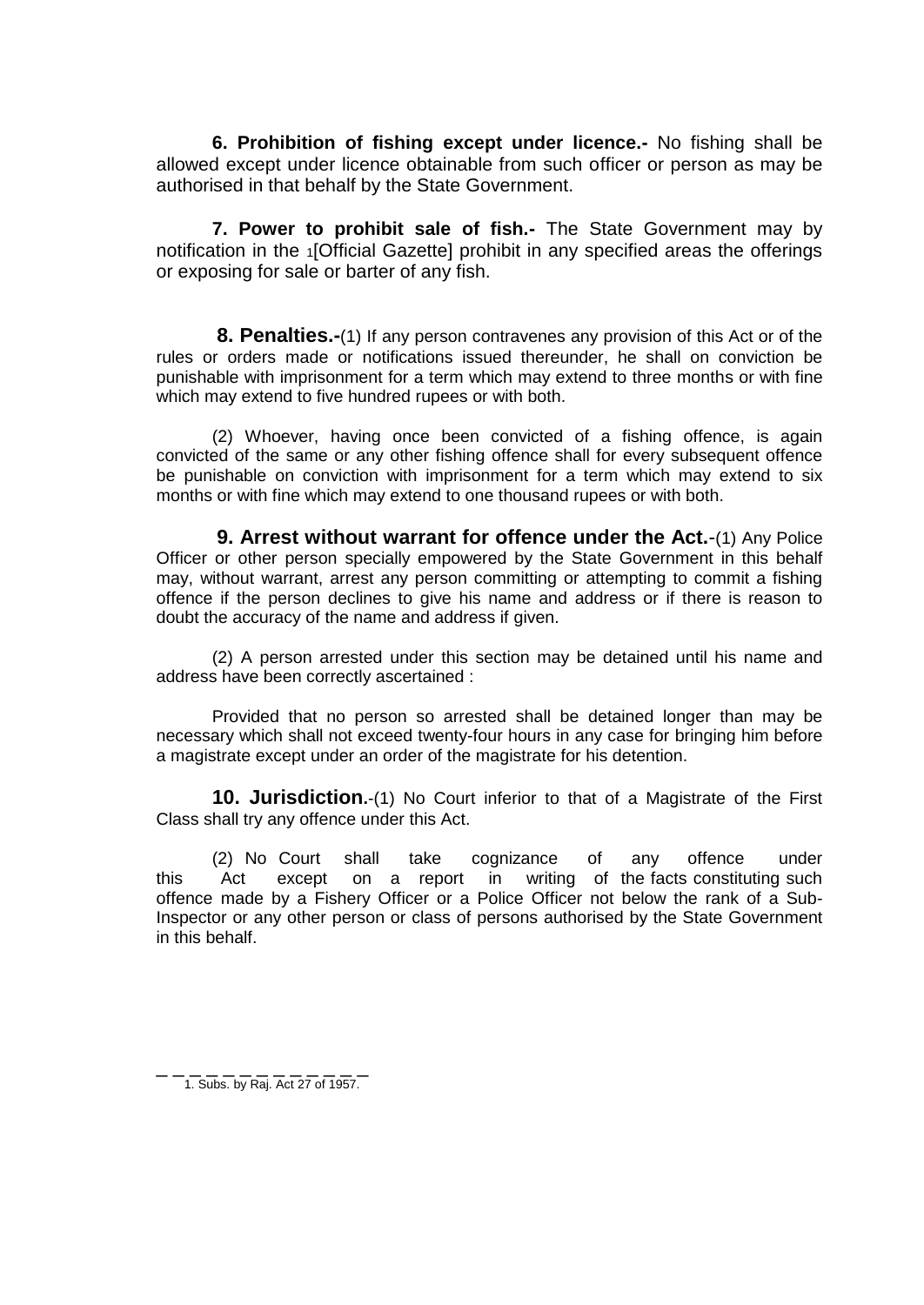**11. Power to compound offences. –**(1) Any offence specified in the Schedule may be compounded by 1[such officer or authority as may be empowered by the State Government in this behalf] by acceptance of a sum not exceeding one hundred rupees.

(2) On composition of an offence, the accused shall be discharged any property seized from his possession shall be released.

**12. Office to be deemed public servants.-**All persons empowered to exercise powers and perform duties under this Act shall be deemed to be public servants within the meaning of section 21 of the Indian Penal Code, 1860.

**13. Indemnity.-**No suit, prosecution or other legal proceedings shall lie against any person for anything which is in good faith done or intended to be done under this Act.

- - - - - - - -

**14. Repeal.**  $1[x \times x]$ 

\_ \_ \_ \_ \_ \_ \_ \_ \_ \_ \_ \_ \_ 1. Subs. by Raj. Act 15 of 1964.